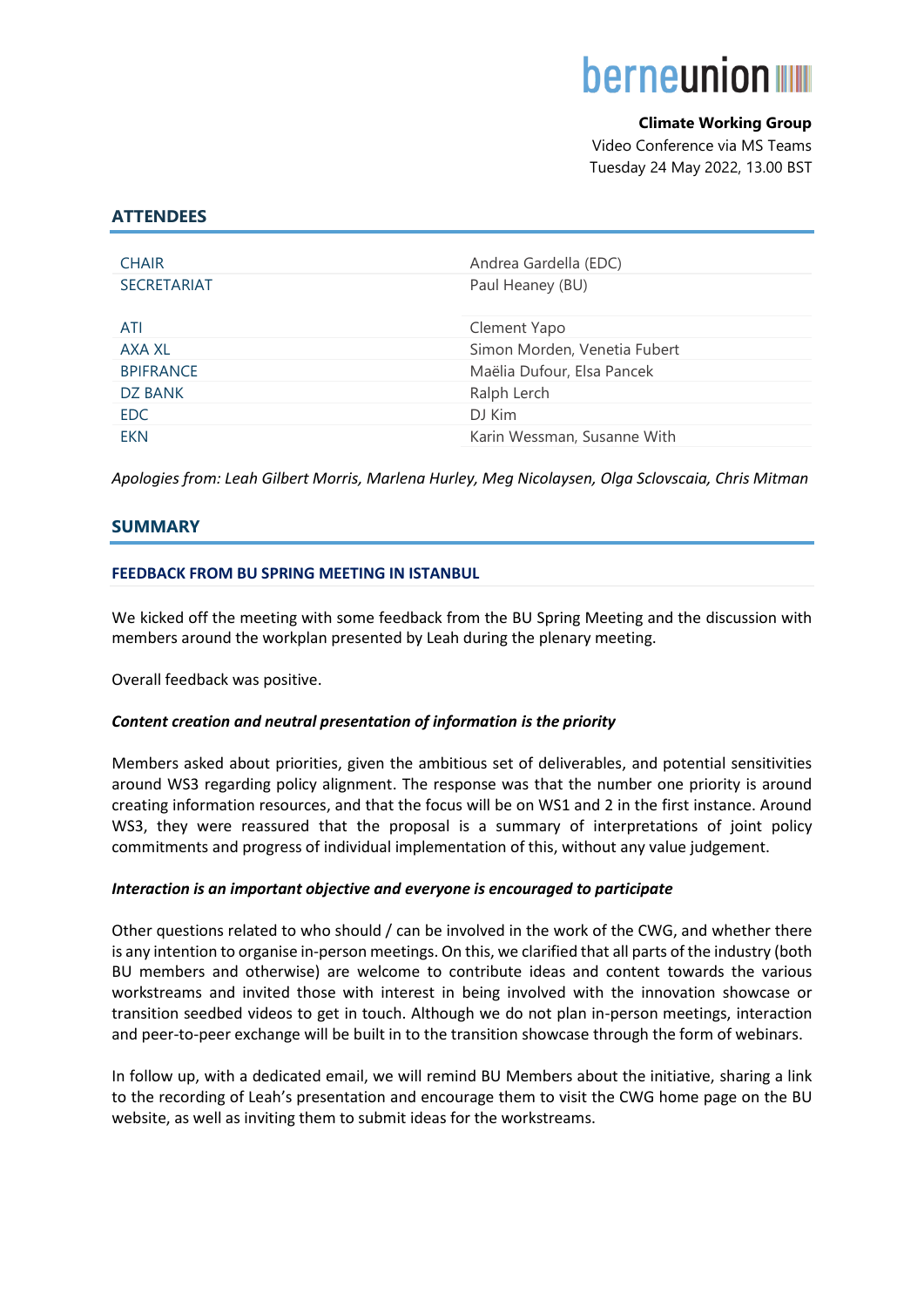#### **ADDING CONTENT TO PIPELINE FOR INNOVATION AND TRANSITION STREAMS**

Thanks to all those who have added content to the pipeline already.

We reminded the group to keep adding information, and in particular to indicate by which date you would be able to prepare the relevant content, so that we can being to put together a schedule for the coming months.

#### **BPIFRANCE PRESENTATION OF CLIMATE STRATEGY**

Bpifrance presented their climate strategy to the group, including the climate bonus and carbon accounting methodology.

The climate bonus allows application of raised cover and green incentives for projects involving climate change mitigation and adaptation, although there are currently plans to expand this to other areas of the EU taxonomy, with approval expected by the end of theyear.

The carbon accounting involves assessing the full scope of emissions connected to bpifrance's portfolio, developed with the support of an external consultant. In the latest iteration of the report they are looking at the evolution of this between 2019 and 2021. They are currently evaluating the use of additional data (on carbon intensity) for the next report.

Finally, bpifrance is currently conducting a benchmark of green incentives, and expecting to complete this by July / August.

On E3F there are hopes to expand the membership further including increasing non EU Members.

## The presentation slides will be added to the CWG web page.

## *Follow up discussion related to the methodology of the carbon portfolio accounting*

Bpifrance clarified that this methodology was developed in house and is not currently publicly available. They take steps to avoid double-counting for the same project supported with instruments for finance, investment and export credit,

For now the exposure is calculated on the basis of specific transactions, rather than also looking at additional aspects of the carbon footprint of the end borrowers, but in future they would like to look at expanding to a wider set of criteria.

One issue is the availability of reliable data, which can vary considerably sector by sector. However, since this kind of undertaking is becoming increasingly common, in further availability of this kind of data is likely to increase.

#### **TOUR DE TABLE AND UPDATE FROM OTHER NETWORKS**

#### *ICC sustainability group*

Ralph reported encouraging discussions form the BU Spring Meeting, which was attended by Chris Mitman, representing the ICC Banks' Sustainability Working Group. A copy of the slides presented by Chris will be added to the website.